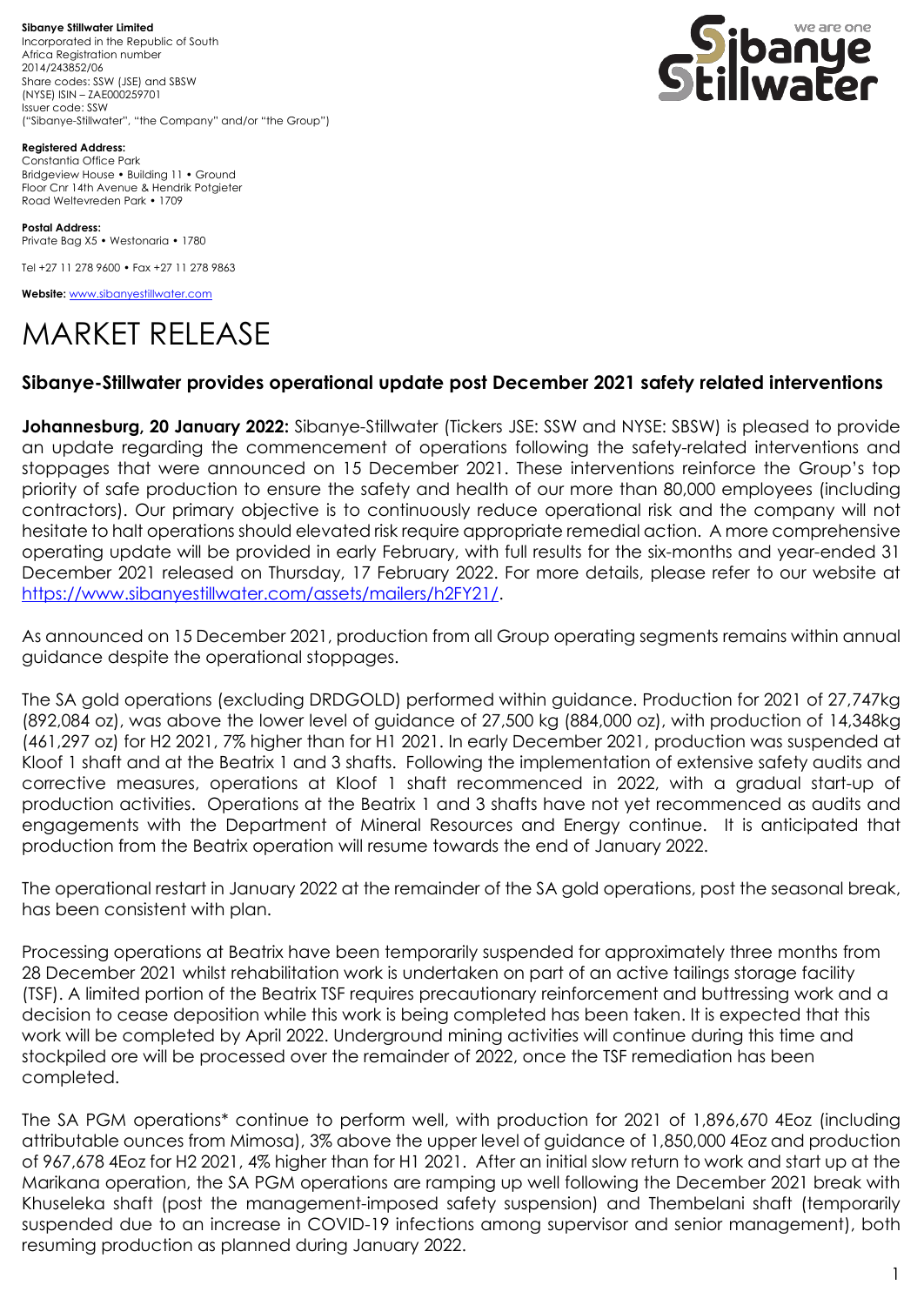Mined PGM production from the US PGM operations of 570,399 2Eoz was at the lower end of revised guidance of 570,000 2Eoz, primarily due to the ongoing impact of the safety incident in June 2021, with production of 272,098 2Eoz for H2 2021, 9% lower than for H1 2021. The implementation of further rail safety enhancements following the safety incident in June 2021 continued to restrict production from the Stillwater West mine, which remains constrained by Mine Safety and Administration stop orders. Additionally, production from the East Boulder mine was impacted by electrical outages in December 2021 as a result of severe weather conditions. Pleasingly, the refurbishment of the bridge that crosses the Stillwater river from the Stillwater East mine to the concentrator was completed in December 2021 and is now fully operational.

The Recycling business had another strong year, with recycled PGM sales of 795,000 3Eoz for the year, within guidance of 790,000 to 810,000 3Eozs. Higher feed rates during H2 2021 facilitated a meaningful drop in inventories from the recycling operations which had built up during H1 2021.

*\*SA PGM operations' production guidance includes 50% of the attributable Mimosa production, although AISC and capital excludes Mimosa due it being equity accounted. SA PGM guidance excludes production and costs from the K4 and Klipfontein projects*

Ends.

## **Investor relations contact:**

Email: [ir@sibanyestillwater.com](mailto:ir@sibanyestillwater.com) James Wellsted Head of Investor Relations Tel: +27 (0) 83 453 4014 [www.sibanyestillwater.com](http://www.sibanyestillwater.com/)

Sponsor: J.P. Morgan Equities South Africa Proprietary Limited

## **FORWARD LOOKING STATEMENTS**

*The information in this document may contain forward-looking statements within the meaning of the "safe harbour" provisions of the United States Private Securities Litigation Reform Act of 1995. These forward-looking statements, including, among others, those relating to Sibanye Stillwater Limited's ("Sibanye-Stillwater" or the "Group") financial positions, business strategies, plans and objectives of management for future operations, are necessarily estimates reflecting the best judgment of the senior management and directors of Sibanye-Stillwater and involve a number of risks and uncertainties that could cause actual results to differ materially from those suggested by the forward-looking statements. As a consequence, these forward-looking statements should be considered in light of various important factors, including those set forth in this report.* 

*All statements other than statements of historical facts included in this report may be forward-looking statements. Forward-looking statements also often use words such as "will", "forecast", "potential", "estimate", "expect", "plan", "anticipate" and words of similar meaning. By their nature, forward-looking statements involve risk and uncertainty because they relate to future events and circumstances and should be considered in light of various important factors, including those set forth in this disclaimer. Readers are cautioned not to place undue reliance on such statements.* 

*The important factors that could cause Sibanye-Stillwater's actual results, performance or achievements to differ materially from estimates or projections contained in the forward-looking statements include, without limitation, Sibanye-Stillwater's future financial position, plans, strategies, objectives, capital expenditures, projected costs and anticipated cost savings, financing plans, debt position and ability to reduce debt leverage; economic, business, political and social conditions in South Africa, Zimbabwe, the United States and elsewhere; plans and objectives of management for future operations; Sibanye-Stillwater's ability to obtain the benefits of any streaming arrangements or pipeline financing; the ability of Sibanye-Stillwater to comply with loan and other covenants and restrictions and difficulties in obtaining additional financing or refinancing; Sibanye-Stillwater's ability to service its bond instruments; changes in assumptions underlying Sibanye-Stillwater's estimation of its current mineral reserves; any failure of a tailings storage facility; the ability to achieve anticipated efficiencies and other cost savings in connection with, and the ability to successfully integrate, past, ongoing and future acquisitions, as well as at existing operations; the ability of Sibanye-Stillwater to complete any ongoing or future acquisitions; the success of Sibanye-Stillwater's business strategy and exploration and development activities; the ability of Sibanye-Stillwater to comply with requirements that it operate in ways that provide progressive benefits to affected communities; changes in the market price of gold and PGMs; the occurrence of hazards associated with underground and surface mining; any further downgrade of South Africa's credit rating; a challenge regarding the title to any of*